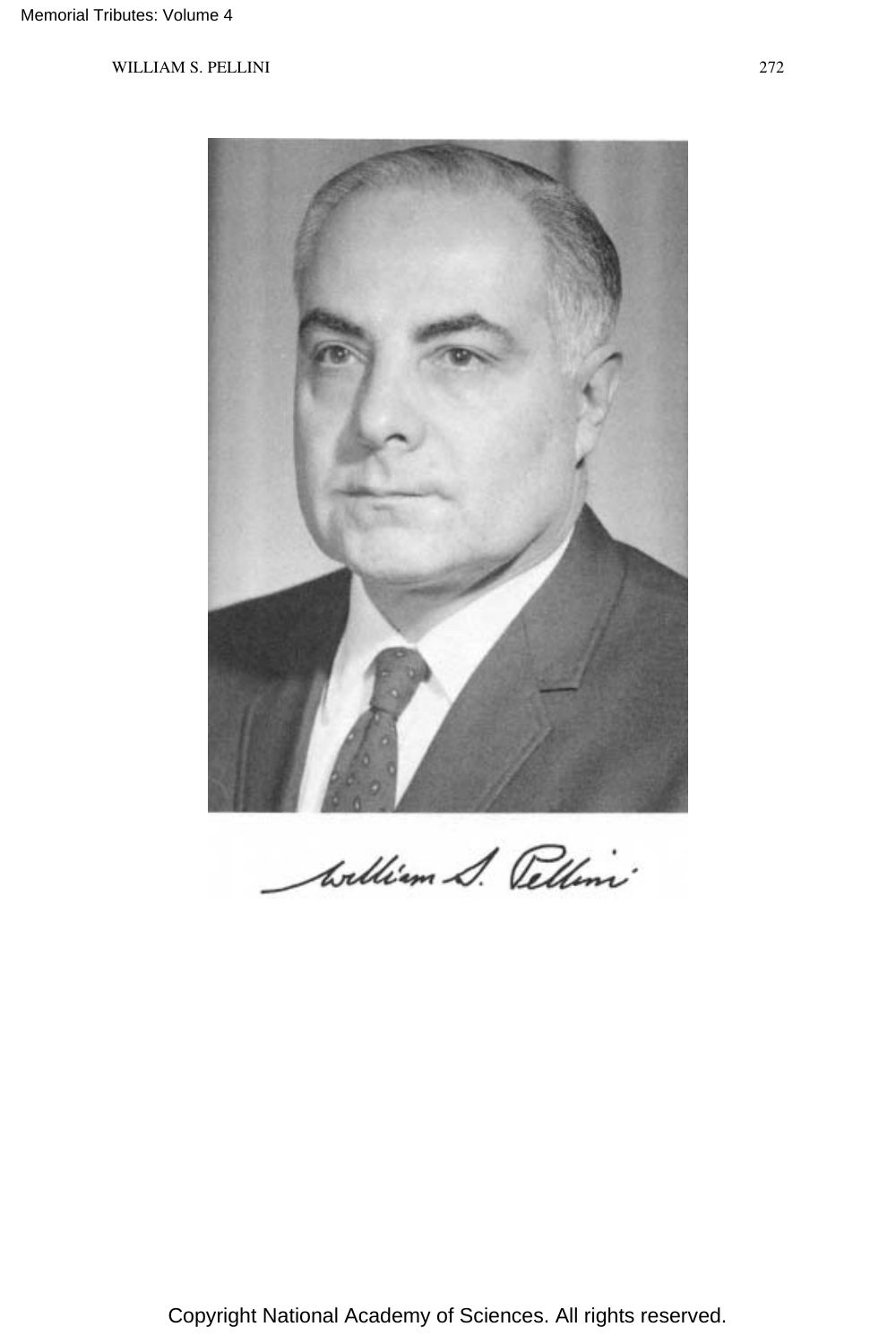# **William S. Pellini**

#### 1917-1987

#### By William J. Harris, Jr.

William S. Pellini, a major contributor to the science and practice of metallurgical engineering and component design, died February 25, 1987, of a heart attack at age sixty-nine. He was known to his friends, colleagues, and professional associates as one of the most astute and competent investigators of complex phenomena in the fields of materials and service performance. During his long and distinguished career, he made significant contributions to the design of highly stressed steel structures, to the design and inspection of nuclear containment vessels, to the failure analysis of railroad equipment, to the development of programs for research on methods of controlling aerodynamic heating, and to many other fields.

Mr. Pellini was raised in a family that emigrated to the United States from Italy. His forbearers came from a small community in Northern Italy that was known throughout the world for their skill in design and construction of stone structures. Members of the community would take commissions from Russia, Central Europe, England, or elsewhere that might require them to be away from home for two or three years engaged in stone cutting and the erection of magnificent personal or public buildings.

He had an early interest in metallurgy and entered Carnegie Mellon University in the depths of the depression. He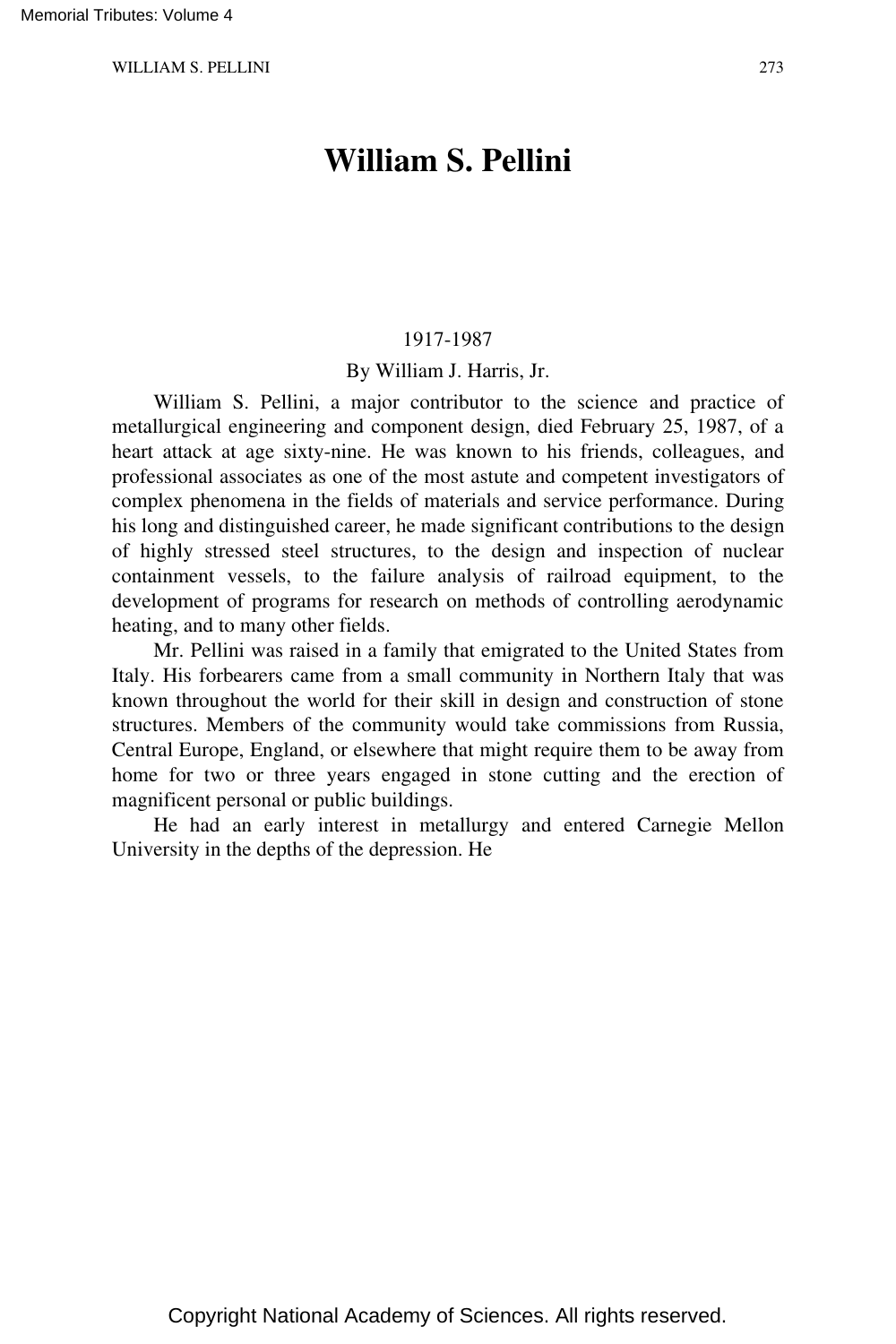completed his work and received his initial degree in 1940, but continued work at the University until 1942, when he was commissioned in the United States Navy. From 1942 to 1946, he served at the Naval Proving Ground, Dahlgren, which was a center of research and study related to light and heavy armor and projectiles. The work done at the Armor and Projectiles Laboratory at the Naval Proving Ground, Dahlgren, vastly improved the capability of both naval ships and naval aircraft to operate and survive in the combat environment. He made critically important contributions to the heat treatment of steel during his service with the navy and became deeply interested in the problems of materials fracture at high strain rates.

In 1947 he joined the Oak Ridge National Laboratory, but left there in 1948 to join the Naval Research Laboratory (NRL). At NRL, he became head of both the casting and the welding divisions. He made singular contributions to the flow of metal in castings and to the processes of welding.

In his work on welding, he not only contributed to the technology of welding itself but also used weldments as a basis for comparing the fracture resistance of different kinds of steel. He applied explosive techniques that he had learned at the Naval Proving Ground, Dahlgren, to achieve rapid deformation of a plate made up of two different kinds of steel joined by a brittle weldment. Under identical explosive loading conditions, brittle cracks moved rapidly into the two different plates. This made it possible to learn much about brittle fracture and materials selection to control brittle fracture. His contributions came at the time that George Irwin and others were studying fracture. The combination of Pellini's applied metallurgical approach and Irwin's more fundamental physics approach led to the establishment of the science and engineering of fracture mechanics. Mr. Pellini was one of the pioneers in this field, with his work started in 1949 on the explosion bulge tests.

Mr. Pellini became superintendent of the Metallurgy Di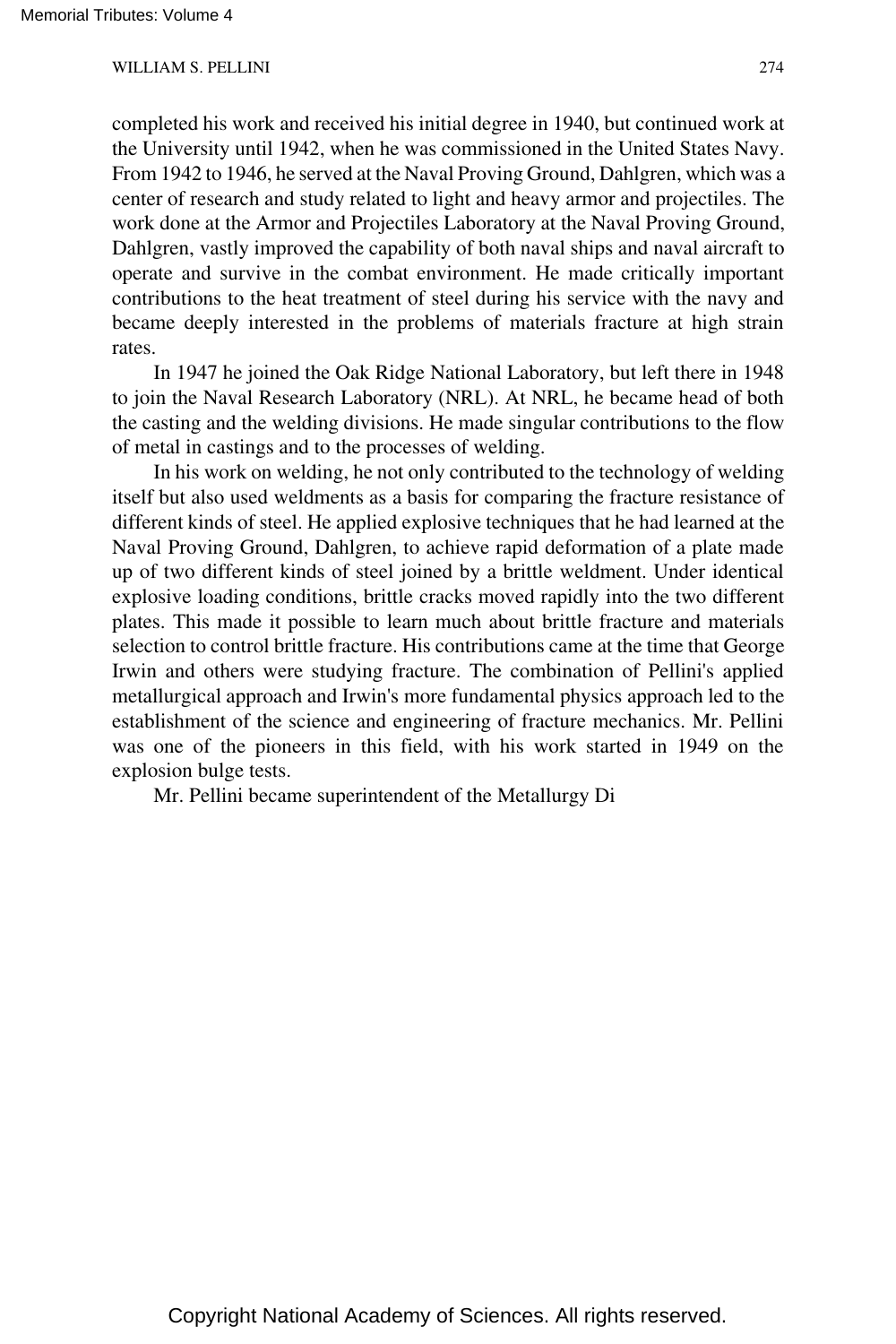vision at the Naval Research Laboratory in 1954 and led a group of dedicated individuals in work on the Navy Nuclear Submarine Program and the Naval Ship Program. They examined the relationships between design requirements, material selection, and fabrication. They studied the effect of nuclear radiation on fracture properties. In his career, he demonstrated that brittle fracture occurs when there is an error in design, fabrication, or materials selection. A brittle material can survive if there are no flaws in fabrication and if the design prevents dynamic loading. His genius in failure analysis and his ability to extract the right inferences from complex design and fabrication issues were legendary.

In 1958 Mr. Pellini took leave from the Naval Research Laboratory to join the staff of the National Research Council of the National Academy of Sciences and its Materials Advisory Board. He served as staff director of a major project on reentry materials that grew out of the 1956 and 1957 von Kármán studies on long-range planning for air force research and development. The program was directed at designing a long-range program of research on materials to cope with aerodynamic heating. Mr. Pellini assembled a distinguished group of preliminary designers and thermo-dynamicists to establish the thermal environment in missions ranging from reentry of intercontinental ballistic missiles, to vehicles returning from moon missions and vehicles engaged in extended supersonic operations in the atmosphere. He assembled the data on the thermodynamic environment and established a relationship between that environment and properties of the promising materials and designs. He was able to present this information in a single chart that elegantly portrayed the most promising avenues of research for addressing the aerodynamic heating problem. The work done by Mr. Pellini was used as a guide for many years in directing work on ablative materials, on cooling systems, and on radiating materials such as the tiles currently used in the space shuttle.

He continued his studies at the National Research Coun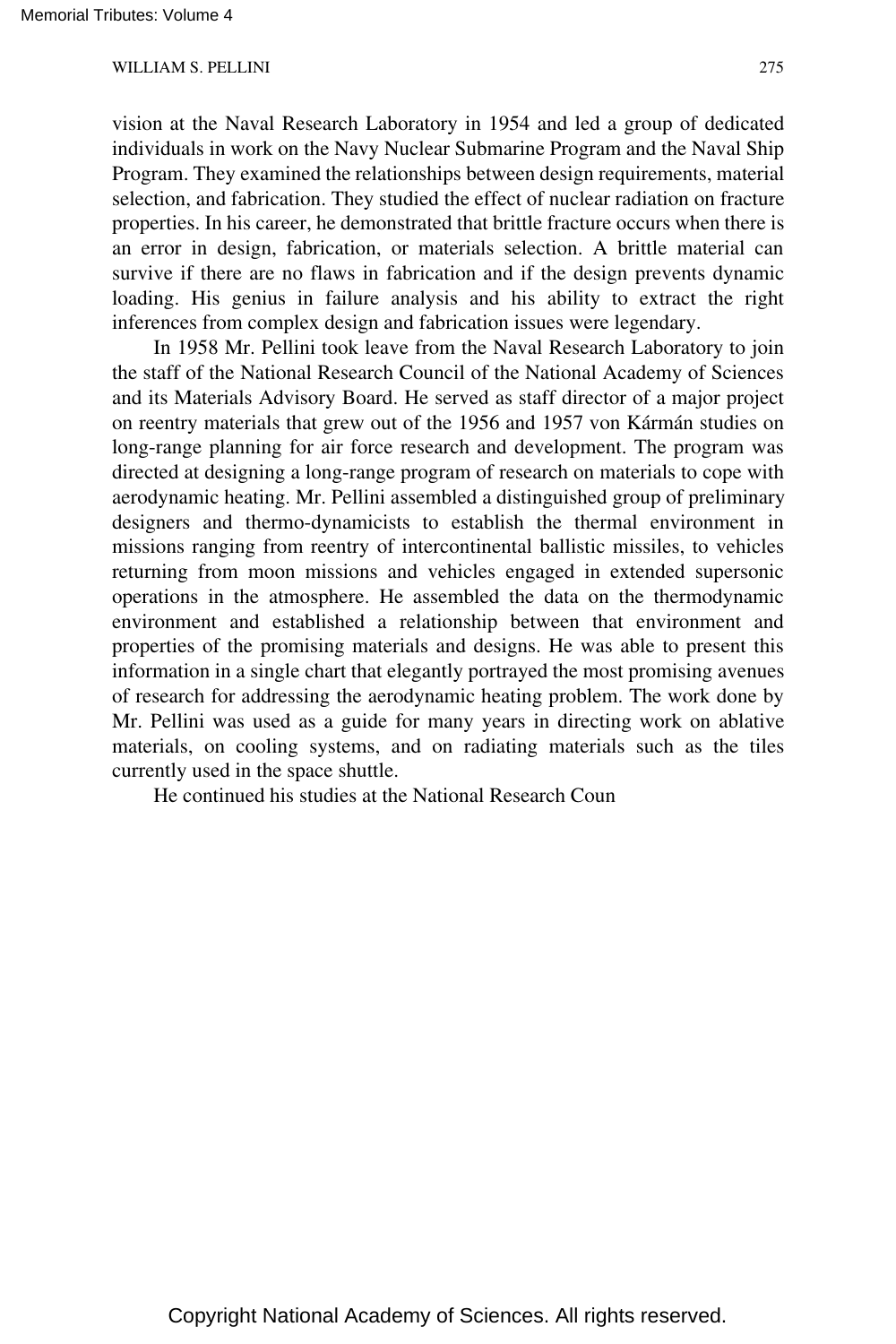cil as staff director on a project to address space power requirements. With the help of preliminary design advisers, he was able to establish an array of requirements, taking into account weight, power requirements, and duration of mission. On that array, he was able to overlay the capability of a wide variety of systems to provide space power and demonstrate the most promising directions of research for satisfying the emerging missions. His work made a significant contribution to research in this field.

In 1958 he returned to the Naval Research Laboratory, resuming his position as superintendent of the Metallurgy Division and serving temporarily as an associate director of the Naval Research Laboratory. In the Metallurgy Division, he continued to supervise important work on materials and their behavior until he retired in 1974.

Upon retirement, he joined the Association of American Railroads as a senior consultant, working on problems of brittle fracture. While there, he completed textbooks on the reliability and safety of structural steels and narrated videotape short courses defining sound approaches to design and materials selection.

During his study of tank car failures, he began to examine opportunities for new materials in tank car designs. This led him to an exploration of work being done on micro-alloyed steels with lower carbon contents than were current in American practice. He established the value of these lower carbon, high-strength steels, with their high weldability and very good impact properties. Through a series of studies and demonstrations, he won support for application of these materials to new tank cars. The current standards in the industry require these materials. His pioneering work on fracture problems and solutions contributed in a significant way to the reduction in service failures in the railroad industry.

Those who worked under his direct supervision and who were privileged to be his associates benefitted greatly from his scholarly assessment of materials, their behavior, and